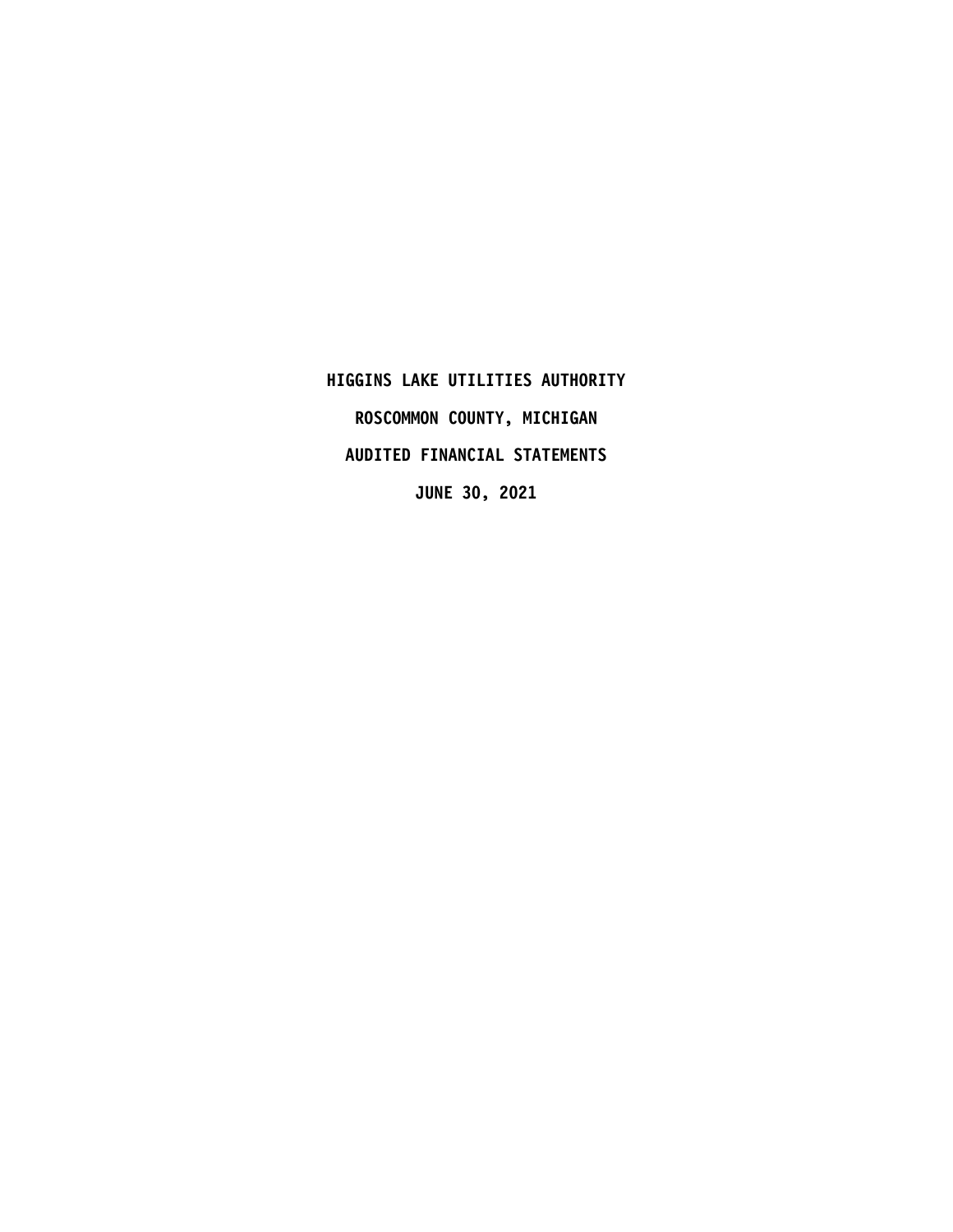# **HIGGINS LAKE UTILITY AUTHORITY**

# **TABLE OF CONTENTS**

|                                                                                                             | Page |
|-------------------------------------------------------------------------------------------------------------|------|
|                                                                                                             |      |
|                                                                                                             |      |
| Basic Financial Statements:                                                                                 |      |
| Proprietary Fund:<br>Statement of Net Position<br>Business-type Activities - Enterprise Fund 7              |      |
| Statement of Revenues, Expenses and Changes in Net Position<br>Business-type Activities - Enterprise Fund 8 |      |
| Statement of Cash Flows<br>Business-type Activities - Enterprise Fund 9                                     |      |
|                                                                                                             |      |
|                                                                                                             |      |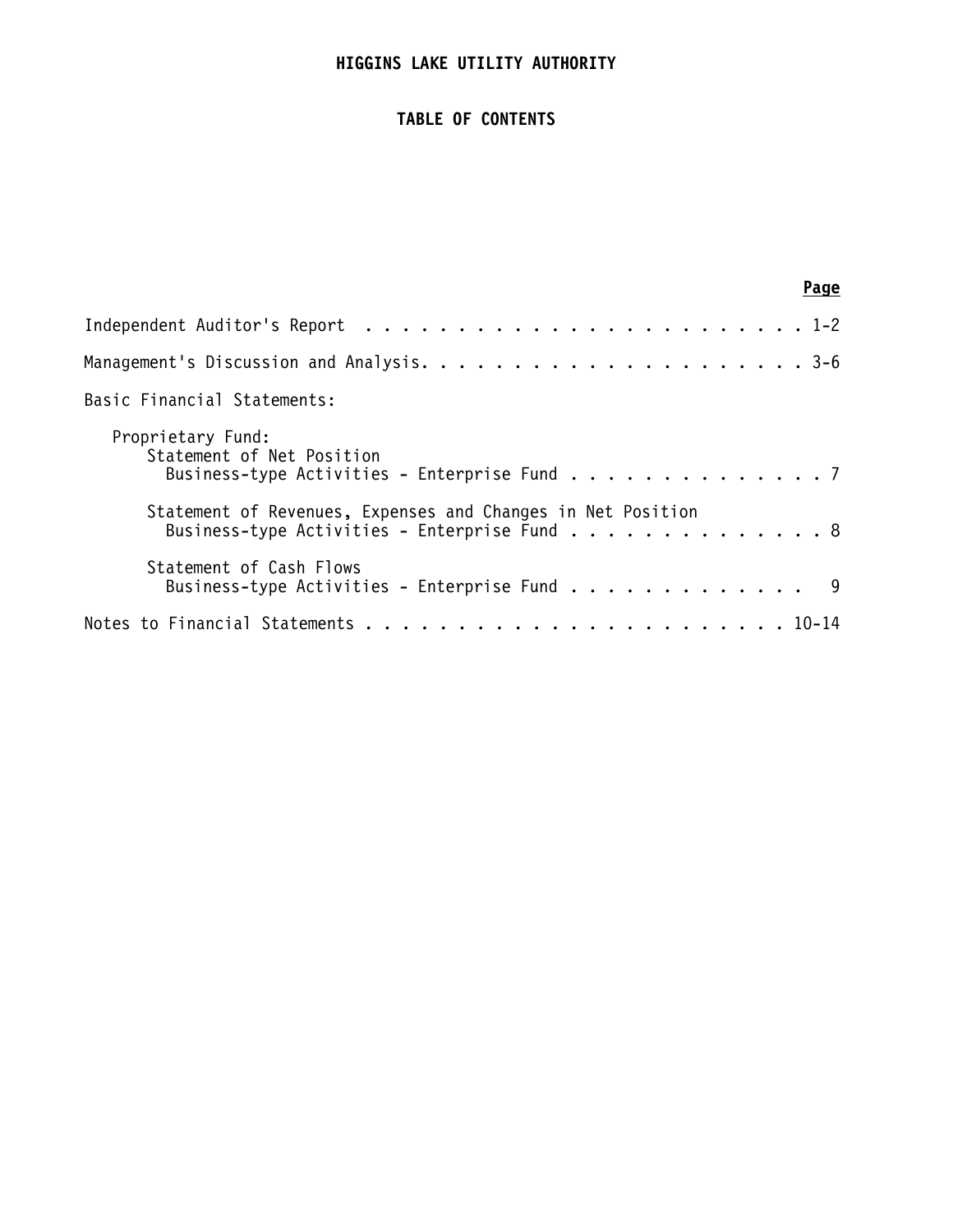# James M. Anderson, P.C.

**Certified Public Accountant** 

P.O. Box 255 · Roscommon, MI 48653 Phone: (989) 821-8601 · Fax: (989) 563-3471 · E-mail: janderson@jmacpapc.com

#### **INDEPENDENT AUDITOR'S REPORT**

November 22, 2021

Utility Authority Board Higgins Lake Utilities Authority Higgins Lake, MI 48627

I have audited the accompanying financial statements of the Higgins Lake Utilities Authority, the business-type activities, as of and for the year ended June 30, 2021, and the related notes to the financial statements, which collectively comprise the basic financial statements of the Higgins Lake Utility Authority as listed in the table of contents.

### **Management's Responsibility for the Financial Statements**

Management is responsible for the preparation and fair presentation of these financial statements in accordance with accounting principles generally accepted in the United States of America; this includes the design, implementation, and maintenance of internal control relevant to the preparation and fair presentation of financial statements that are free from material misstatement, whether due to fraud or error.

#### **Auditor's Responsibility**

My responsibility is to express opinions on these financial statements based on my audit. I conducted my audit in accordance with auditing standards generally accepted in the United States of America. Those standards require that I plan and perform the audit to obtain reasonable assurance about whether the financial statements are free from material misstatement.

An audit involves performing procedures to obtain audit evidence about the amounts and disclosures in the financial statements. The procedures selected depend on the auditor's judgment, including the assessment of the risks of material misstatement of the financial statements, whether due to fraud or error. In making those risk assessments, the auditor considers internal control relevant to the entity's preparation and fair presentation of the financial statements in order to design audit procedures that are appropriate in the circumstances but not for the purpose of expressing an opinion on the effectiveness of the entity's internal control. Accordingly, I express no such opinion. An audit also includes evaluating the appropriateness of accounting policies used and the reasonableness of significant accounting estimates made by management, as well as evaluating the overall presentation of the financial statements.

I believe that the audit evidence I have obtained is sufficient and appropriate to provide a basis for my audit opinions.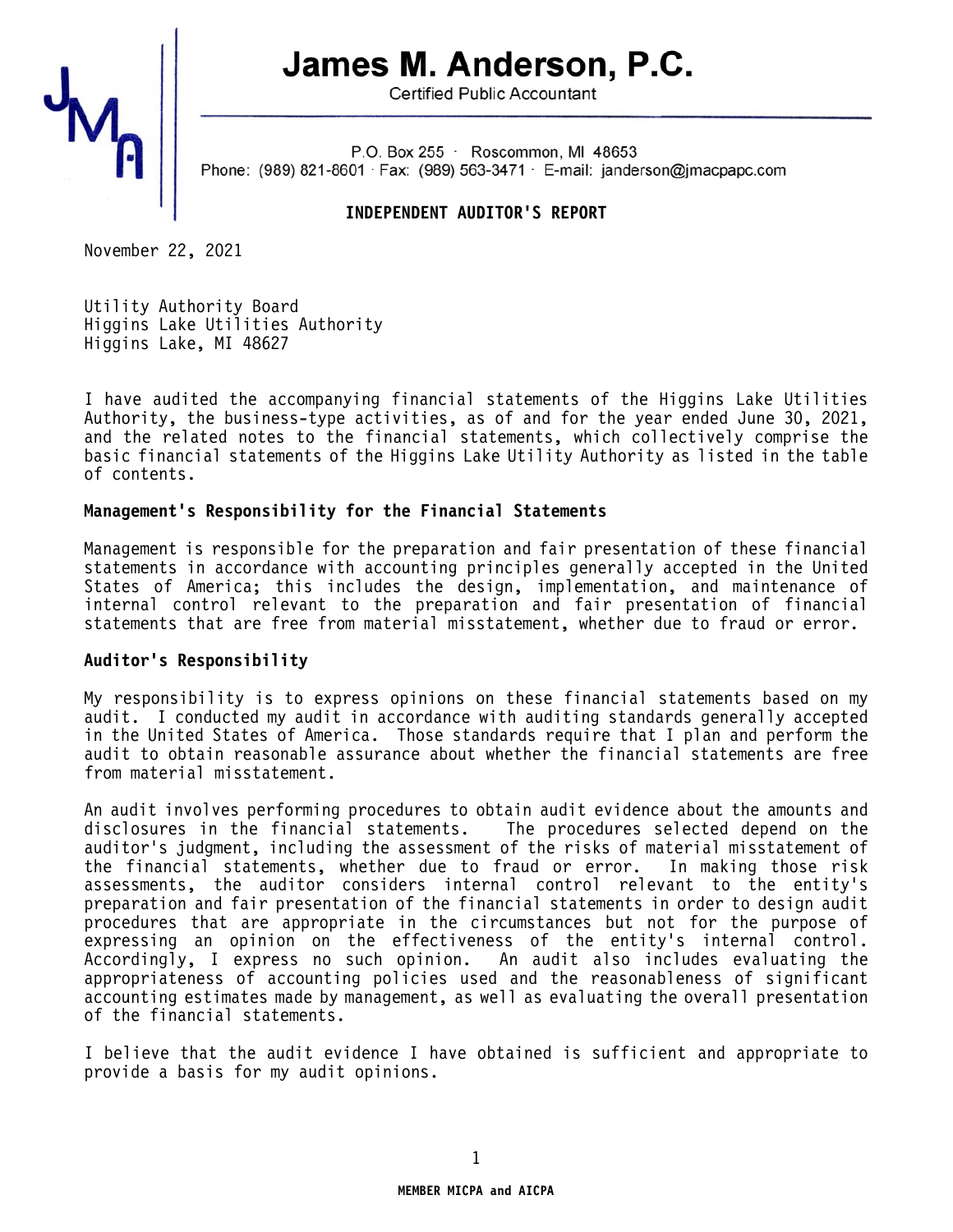Page 2 Utility Board Higgins Lake Utility Authority November 22, 2021

#### **Opinions**

In my opinion, the financial statements referred to above present fairly, in all material respects, the respective financial position of the business-type activities of the Higgins Lake Utilities Authority as of June 30, 2021, and the respective changes in financial position and, where applicable and cash flows thereof for the year then ended in accordance with accounting principles generally accepted in the United States of America.

### **Other Matters**

#### *Required Supplementary Information*

Accounting principles generally accepted in the United States of America require that the management's discussion and analysis information on pages 3 through 6 be presented to supplement the basic financial statements. Such information, although not a part of the basic financial statements, is required by the Governmental Accounting Standards Board, who considers it to be an essential part of financial reporting for placing the basic financial statements in an appropriate operational, economic, or historical context. I have applied certain limited procedures to the required supplementary information in accordance with auditing standards generally accepted in the United States of America, which consisted of inquiries of management about the methods of preparing the information and comparing the information for consistency with management's responses to my inquires, the basic financial statements, and other knowledge I obtained during my audit of the basic financial statements. I do not express an opinion or provide any assurance on the information because the limited procedures do not provide me with sufficient evidence to express an opinion or provide any assurance.

JAMES M. ANDERSON, P.C. CERTIFIED PUBLIC ACCOUNTANT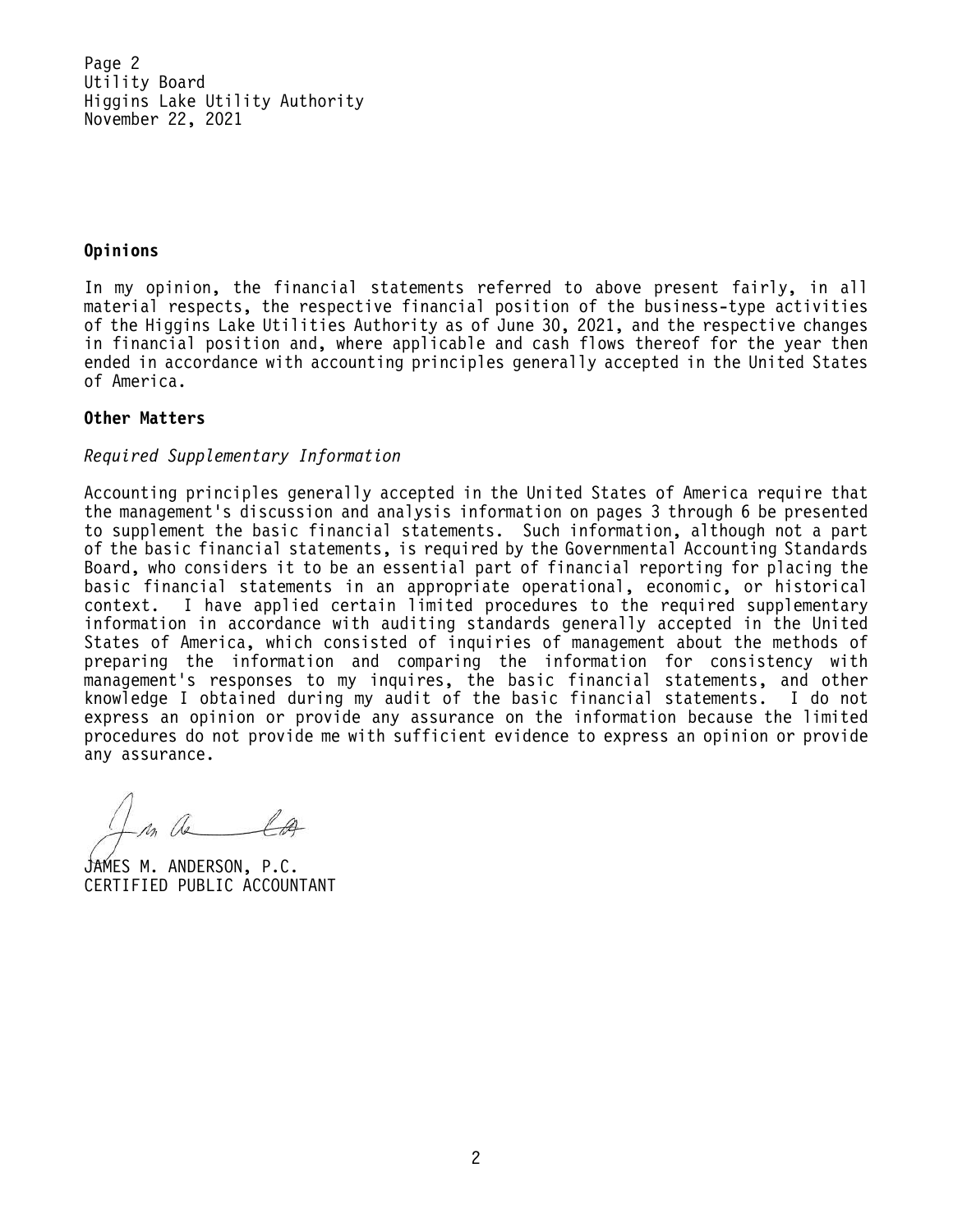As management of the Higgins Lake Utility Authority (the "Utility Authority"), we offer readers of the Utility Authority's financial statements this narrative overview and analysis of the financial activities of the Utility Authority for the fiscal year ended June 30, 2021.

## **Financial Highlights**

- . The assets of the Utility Authority exceeded its liabilities at the close of the most recent fiscal year by \$2,871,557 (*net position*). Of this amount, \$373,795 (*unrestricted net position*) may be used to meet the Utility Authority's ongoing obligations.
- . As of the close of the fiscal year, the Authority had \$4,172,762 in Capital Assets.
- . The Authority had \$1,675,000 in bonds outstanding.

## **Overview of the Financial Statements**

The discussion and analysis are intended to serve as an introduction to the Utility Authority's basic financial statements. The Utility Authority's basic financial statements consist of three components: 1)Government-wide financial statements, 2)Fund financial statements, and 3)Notes to the financial statements. This report also contains other supplemental information in addition to the basic financial statements themselves.

**Government-wide financial statements**. The *Government-wide financial statements* are designed to provide readers with a broad overview of the Utility Authority's finances, in a manner similar to a private-sector business.

The *statement of net position* presents information on all of the Utility Authority's assets and liabilities, with the difference between the two reported as *net position*. Over time, increases or decreases in net position may serve as a useful indicator of whether the financial position of the Utility Authority is improving or deteriorating.

The *statement of activities* presents information showing how the Utility Authority's net position changed during the most recent fiscal year. All changes in net position are reported as soon as the underlying event giving rise to the change occurs, *regardless of the timing of related cash flows*. Thus, revenues and expenses are reported in this statement for some items that will only result in cash flows in future fiscal periods.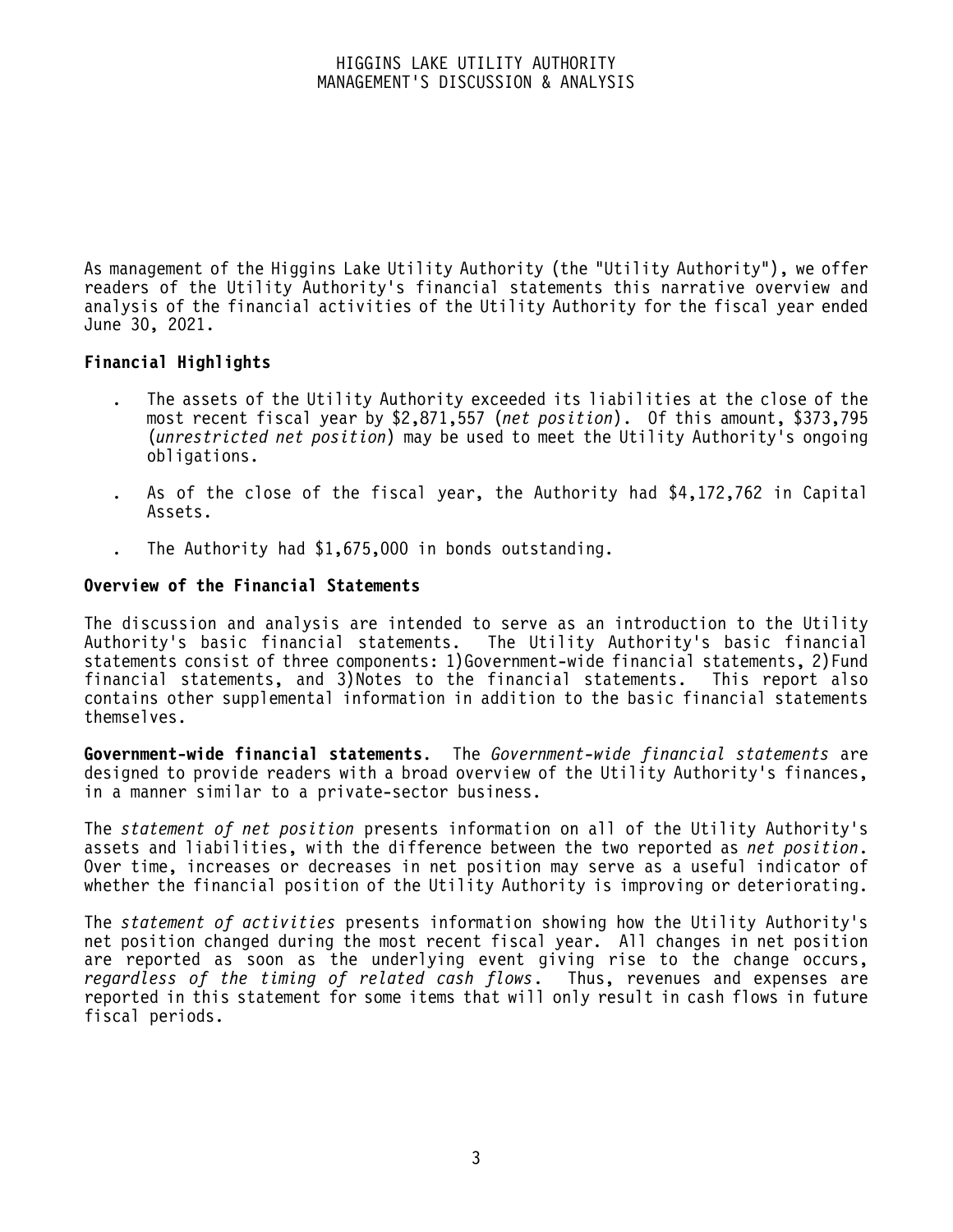#### HIGGINS LAKE UTILITY AUTHORITY MANAGEMENT'S DISCUSSION AND ANALYSIS (CONTINUED)

Both of the Government-wide financial statements present functions of the Utility Authority that are intended to recover all or a significant portion of their costs through user fees and charges *(business-type activities)*. The business-type activities of the Utility Authority currently include providing sewer services.

**Fund financial statements.** A *fund* is a grouping of related accounts that is used to maintain control over resources that have been segregated for specific activities or objectives. The Utility Authority, like other state and local governments, uses fund accounting to ensure and demonstrate compliance with finance-related legal requirements. The Authority currently has one proprietary fund to account for the sewer activity.

**Proprietary funds.** Higgins Lake Utility Authority maintains one type of proprietary fund. *Enterprise funds* are used to report the same functions presented as *businesstype activities* in the Government-wide financial statements.

**Notes to the financial statements.** The notes provide additional information that is essential to a full understanding of the data provided in the government-wide and fund financial statements. The notes to the financial statements can be found on pages 10 to 14 of this report.

**Government-wide Financial Analysis.** As noted earlier, net position may serve over time as a useful indicator of a government's financial position. In the case of the Utility Authority, assets exceeded its liabilities by \$2,871,557 at the close of the most recent fiscal year.

A portion of the Utility Authority's net position (87%) reflects its investment in capital assets (e.g., land, land improvements, buildings, and equipment); less any related debt used to acquire those assets that is still outstanding. The Utility Authority uses these capital assets to provide sewer services to the community; consequently, these assets are *not* available for future spending.

#### **Utility Authority's Net Position**

|                             | Business - Type Activities |           |      |           |          |            |         |
|-----------------------------|----------------------------|-----------|------|-----------|----------|------------|---------|
|                             | 2021                       |           | 2020 |           | Variance |            | ℅       |
| Assets                      |                            |           |      |           |          |            |         |
| Current and Other Assets    | \$                         | 403,433   | \$   | 333,410   | \$       | 70,023     | 21.00   |
| Capital Assets, Net         |                            | 4,172,762 |      | 4,285,780 |          | (113, 018) | (2.64)  |
| Total Assets                |                            | 4,576,195 |      | 4,619,190 |          | (42, 995)  | (0.93)  |
| <b>Liabilities</b>          |                            |           |      |           |          |            |         |
| Current Liabilities         |                            | 229,638   |      | 201,326   |          | 28,312     | 14.06   |
| Long Term Liabilities       |                            | 1,475,000 |      | 1,675,000 |          | (200, 000) | (11.94) |
| Total Liabilities           |                            | 1,704,638 |      | 1,876,326 |          | (171, 688) | (9.15)  |
| Net Position                |                            |           |      |           |          |            |         |
| Invested in Capital Assets, |                            |           |      |           |          |            |         |
| Net of Related Debt         |                            | 2,497,762 |      | 2,415,780 |          | 81,982     | 3.39    |
| Unrestricted                |                            | 373,795   |      | 327,084   |          | 46,711     | 14.28   |
| Total Net Position          | S                          | 2,871,557 | \$   | 2,742,864 | \$       | 128,693    | 4.69    |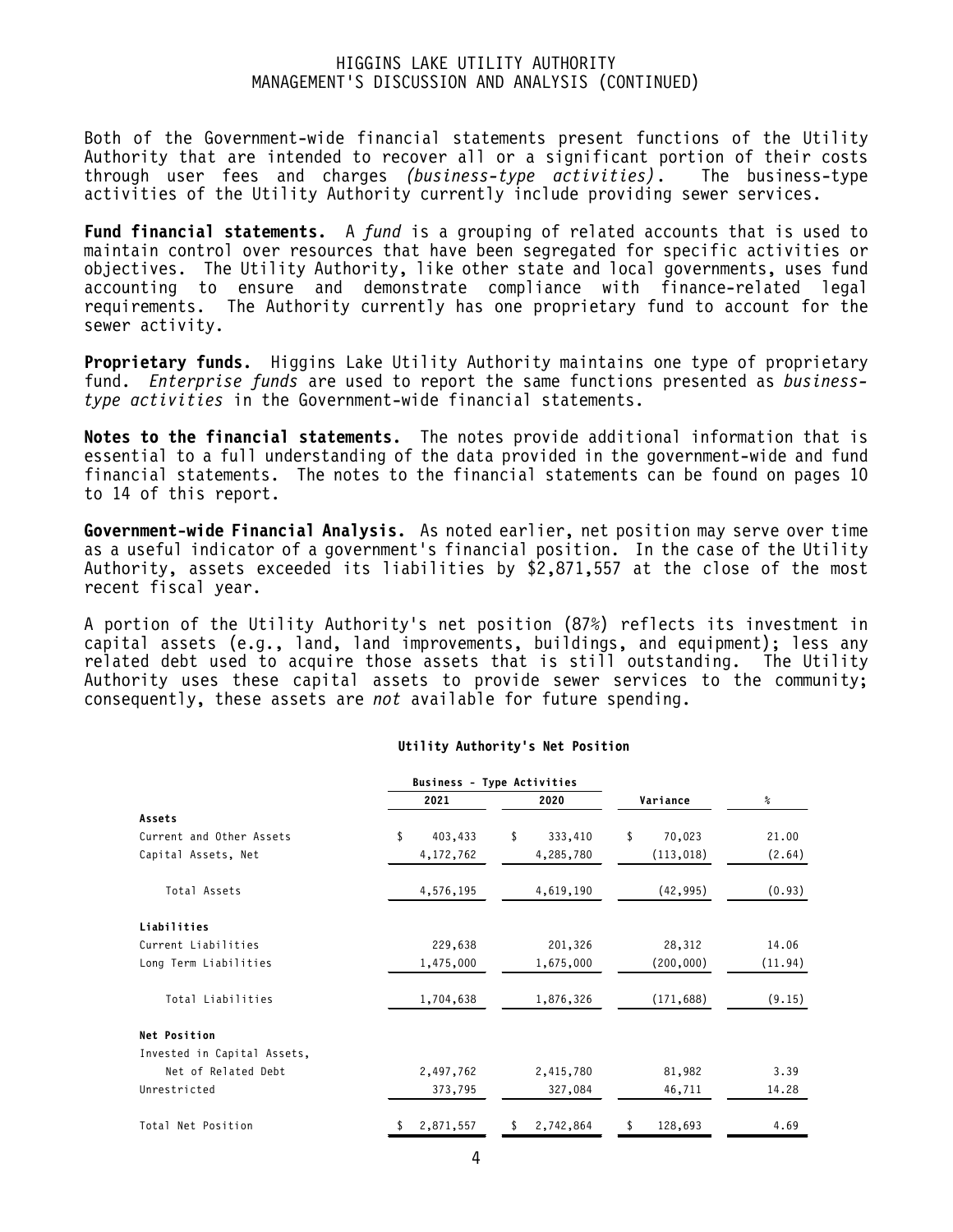#### HIGGINS LAKE UTILITY AUTHORITY MANAGEMENT'S DISCUSSION AND ANALYSIS (CONTINUED)

The Utility Authority's net position increased by \$128,693 during the current fiscal year. Unrestricted net position - the part of the net position that can be used to finance day to day operations, increased by \$46,711 or 14.28% during the fiscal year ended June 30, 2021.

| Utility Authority's Changes in Net Position |    |                            |      |           |          |           |          |  |
|---------------------------------------------|----|----------------------------|------|-----------|----------|-----------|----------|--|
|                                             |    | Business - Type Activities |      |           |          |           |          |  |
|                                             |    | 2021                       | 2020 |           | Variance |           | ℅        |  |
| Revenue                                     |    |                            |      |           |          |           |          |  |
| Program Revenue                             |    |                            |      |           |          |           |          |  |
| Charges for Services                        | \$ | 227,708                    | \$   | 228,698   | \$       | (990)     | (0.43)   |  |
| Non Operating Revenues:                     |    |                            |      |           |          |           |          |  |
| Interest Earnings                           |    | 369                        |      | 132       |          | 237       | 179.55   |  |
| Grants and Other                            |    |                            |      | 391       |          | (391)     | (100.00) |  |
| Special Assessments                         |    | 223,803                    |      | 221,931   |          | 1,872     | 0.84     |  |
| <b>Total Revenue</b>                        |    | 451,880                    |      | 451,152   |          | 728       | 0.16     |  |
| <b>Expenses</b>                             |    |                            |      |           |          |           |          |  |
| Sewer                                       |    | 294,384                    |      | 275,084   |          | 19,300    | 7.02     |  |
| Interest on Long-Term Debt                  |    | 28,803                     |      | 31,931    |          | (3, 128)  | (9.80)   |  |
| <b>Total Expenses</b>                       |    | 323,187                    |      | 307,015   |          | 16,172    | 5.27     |  |
| Increase (Decrease) in Net Position         |    | 128,693                    |      | 144,137   |          | (15, 444) | (10.71)  |  |
| Net Position - Beginning of Year            |    | 2,742,864                  |      | 2,598,727 |          | 144,137   | 5.55     |  |
| Net Position - End of Year                  |    | 2,871,557                  |      | 2,742,864 |          | 128,693   | 4.69     |  |

**Business-type Activities.** Total revenue increased by \$728. Operating expenses were up \$16,172 or 5.27% due to additional repairs and maintenance in the current year.

**Financial Analysis of Government's Funds.** As noted earlier, the Utility Authority uses fund accounting to ensure and demonstrate compliance with finance-related legal requirements.

**Capital Assets**. The Utility Authority's investment in capital assets for its businesstype activities as of June 30, 2021, amounted to \$4,172,762 (Net of Accumulated depreciation).

|                                  | 2021        | 2020        | <b>Total</b><br>Percentage<br>Change<br>2020-21 |
|----------------------------------|-------------|-------------|-------------------------------------------------|
| Capital Assets Being Depreciated |             |             |                                                 |
| Office Equipment                 | \$<br>1,159 | \$<br>1,159 | 0.00                                            |
| Building and Improvements        | 10,280      | 10,280      | 0.00                                            |
| Sewer System                     | 5,587,803   | 5,587,803   | 0.00                                            |
| Total Capital Assets             | 5,599,242   | 5,599,242   | 0.00                                            |
| Total Accumulated Depreciation   | 1,426,480   | 1,313,462   | 8.60                                            |
| Total Net Capital Assets         | 4,172,762   | 4,285,780   | (2.64)                                          |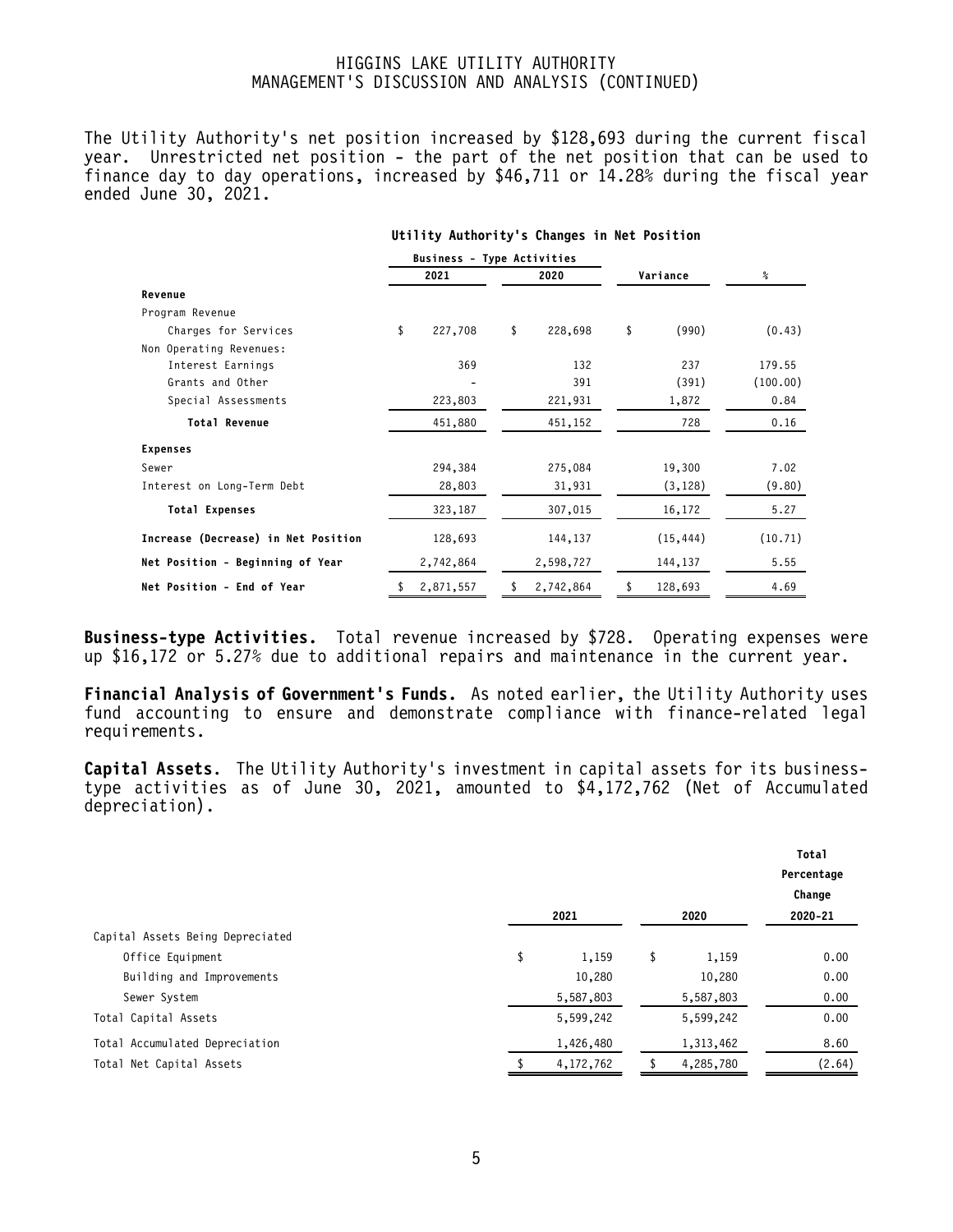#### HIGGINS LAKE UTILITY AUTHORITY MANAGEMENT'S DISCUSSION AND ANALYSIS (CONTINUED)

### **Long term debt.**

Higgins Lake Utility Authority had two outstanding bond issues dated January 8, 2008 and September 20, 2007. These issues were used to assist in the construction of the sewer system. The original amount of issue #1 was \$840,000 and the original amount of issue #2 was \$3,815,000. The rate of interest is 4.0 to 5.0% for Bond #1 and 1.625% for bond #2. Payments for the year ended June 30, 2021 totaled \$223,803 including interest of \$28,803 and principal of \$195,000. Bond Issue #1 was paid off early with a lump sum payment in 2019 and the outstanding principal due for issue #2 at June 30, 2021 was \$1,675,000.

#### **Requests for Information.**

This financial report is designed to provide a general overview of the Utility Authority's finances for all those with an interest in the government's finances. Questions concerning any of the information provided in this report or requests for additional financial information should be addressed to:

> **Higgins Lake Utility Authority P.O. Box 437 Higgins Lake, MI 48627 (800)989-7851 admin@hlua.org**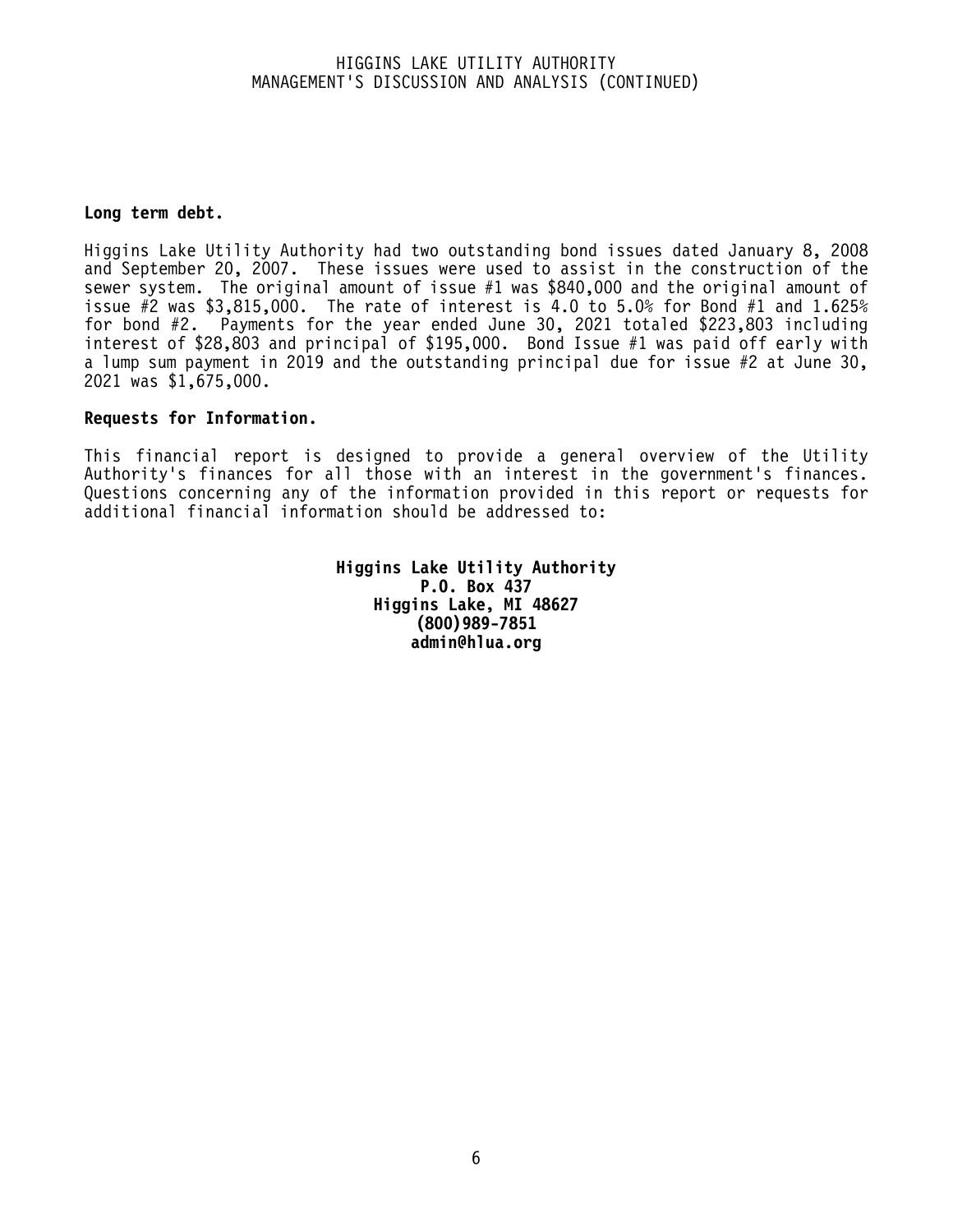### HIGGINS LAKE UTILITY AUTHORITY STATEMENT OF NET POSITION PROPRIETARY FUND JUNE 30, 2021

|                                                                                              | <b>Business-type</b><br>Activities<br>Enterprise<br><b>Fund</b> |
|----------------------------------------------------------------------------------------------|-----------------------------------------------------------------|
| ASSETS                                                                                       |                                                                 |
| Current Assets:<br>Cash and cash equivalents<br>Customer receivables<br>Prepaid expenses     | \$<br>397,966<br>5,267<br>200                                   |
| Total Current Assets                                                                         | 403,433                                                         |
| Noncurrent Assets:<br>Capital assets                                                         | 4,172,762                                                       |
| Total Noncurrent Assets                                                                      | 4,172,762                                                       |
| Total Assets                                                                                 | 4,576,195                                                       |
| LIABILITIES<br>Current Liabilities:<br>Accounts payable<br>Current portion of long-term debt | 29,638<br>200,000                                               |
| Total Current Liabilities                                                                    | 229,638                                                         |
| Noncurrent Liabilities:<br>Long-term debt                                                    | 1,475,000                                                       |
| Total Noncurrent Liabilities                                                                 | 1,475,000                                                       |
| Total Liabilities                                                                            | 1,704,638                                                       |
| <b>NET POSITION</b><br>Invested in Capital Assets, Net of Related Debt<br>Unrestricted       | 2,497,762<br>373,795                                            |
| Total Net Position                                                                           | \$<br>2,871,557                                                 |

The accompanying notes are an integral part of these statements.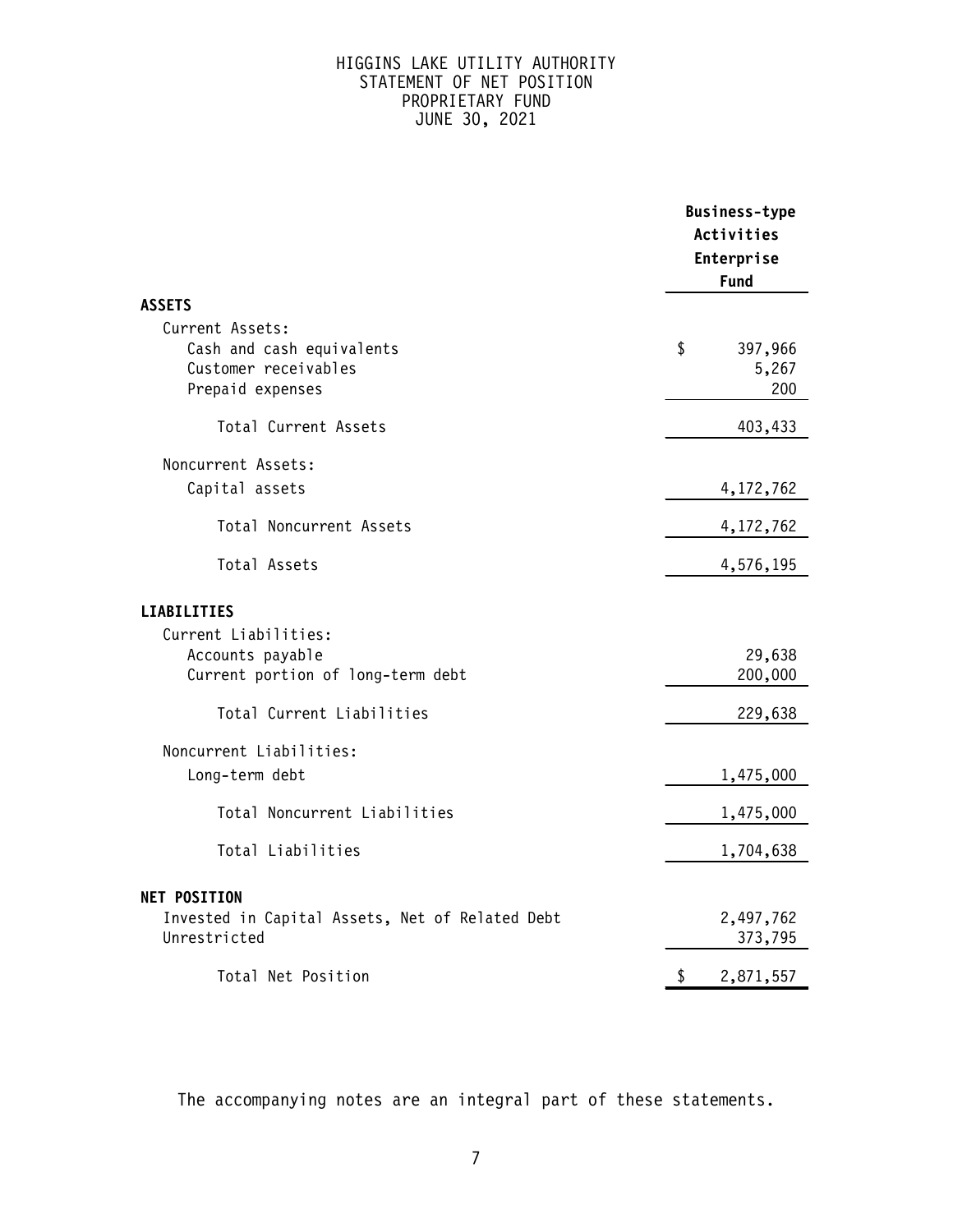#### HIGGINS LAKE UTILITY AUTHORITY STATEMENT OF REVENUES, EXPENSES, AND CHANGES IN NET POSITION PROPRIETARY FUND YEAR ENDED JUNE 30, 2021

|                                        | <b>Business-type</b><br>Activities<br>Enterprise<br><b>Fund</b> |                |  |  |
|----------------------------------------|-----------------------------------------------------------------|----------------|--|--|
| <b>OPERATING REVENUES</b>              |                                                                 |                |  |  |
| Charges for services                   | \$                                                              | 227,708        |  |  |
| Total Operating Revenues               |                                                                 | 227,708        |  |  |
| <b>OPERATING EXPENSES</b>              |                                                                 |                |  |  |
| Board per diems                        |                                                                 | 1,175          |  |  |
| Professional services                  |                                                                 | 3,268          |  |  |
| Contracted services                    |                                                                 | 78,031         |  |  |
| Repairs and maintenance                |                                                                 | 39,033         |  |  |
| Printing and publishing                |                                                                 | 549            |  |  |
| Insurance                              |                                                                 | 3,742<br>3,417 |  |  |
| Office expenses<br>License and permits |                                                                 | 3,650          |  |  |
| Education and dues                     |                                                                 | 1,449          |  |  |
| Utilities                              |                                                                 | 44,652         |  |  |
| Rent                                   |                                                                 | 2,400          |  |  |
| Depreciation                           |                                                                 | 113,018        |  |  |
| Total Operating Expenses               |                                                                 | 294,384        |  |  |
| <b>OPERATING INCOME (LOSS)</b>         |                                                                 | (66, 676)      |  |  |
| NON OPERATING REVENUES (EXPENSES)      |                                                                 |                |  |  |
| Interest income                        |                                                                 | 369            |  |  |
| Special assessments                    |                                                                 | 223,803        |  |  |
| Interest expense                       |                                                                 | (28, 803)      |  |  |
| Net Nonoperating Revenues (Expenses)   |                                                                 | 195,369        |  |  |
| <b>CHANGE IN NET POSITION</b>          |                                                                 | 128,693        |  |  |
| NET POSITION - July 1, 2020            |                                                                 | 2,742,864      |  |  |
| NET POSITION - June 30, 2021           | $\frac{1}{2}$                                                   | 2,871,557      |  |  |

The accompanying notes are an integral part of these statements.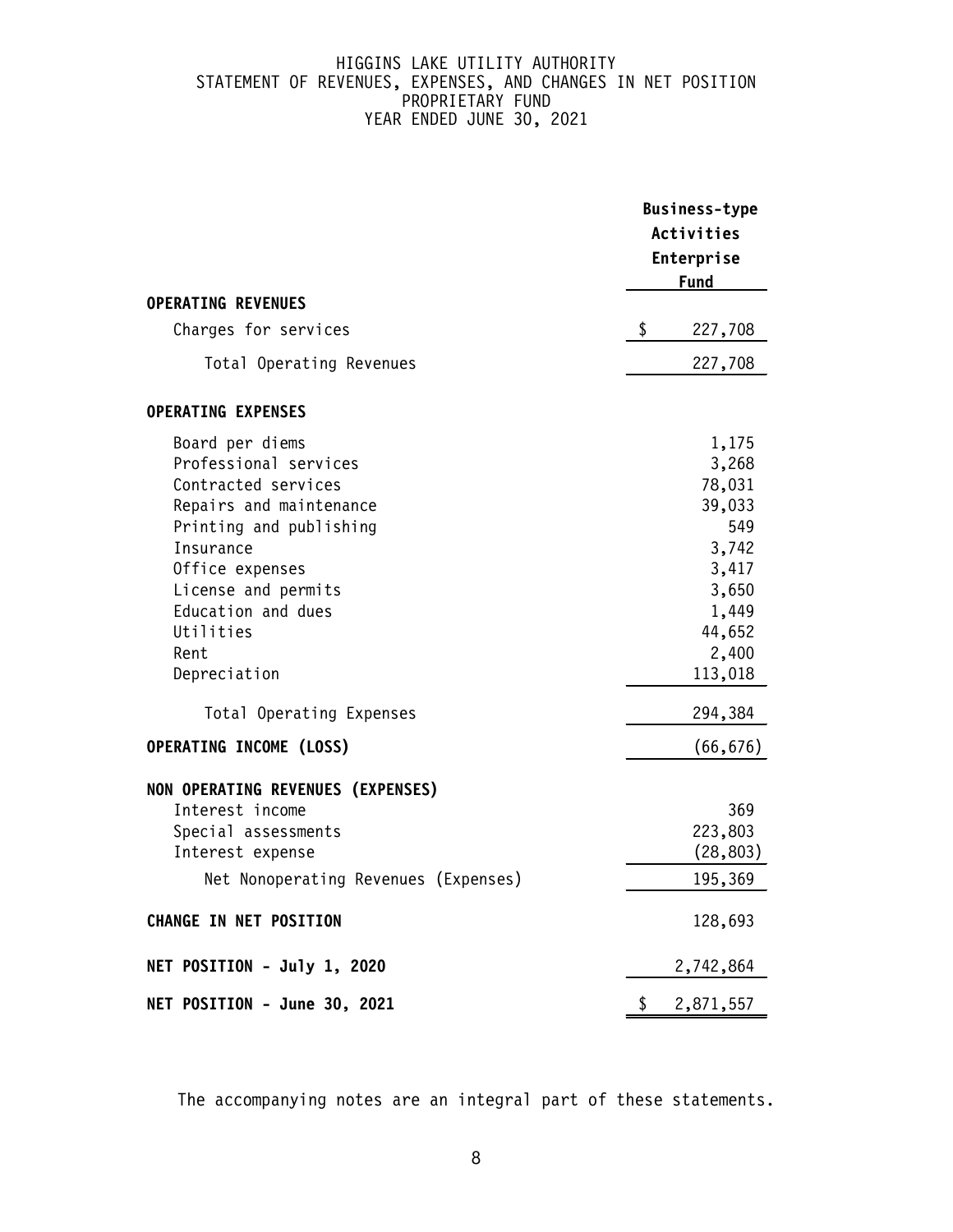#### HIGGINS LAKE UTILITY AUTHORITY STATEMENT OF CASH FLOWS PROPRIETARY FUND YEAR ENDED JUNE 30, 2021

|                                                                                                             | <b>Business-type</b><br>Activities<br>Enterprise<br><b>Fund</b> |
|-------------------------------------------------------------------------------------------------------------|-----------------------------------------------------------------|
| CASH FLOWS FROM OPERATING ACTIVITIES:                                                                       |                                                                 |
| Cash received from customers                                                                                | \$<br>230,637                                                   |
| Cash payments to suppliers for goods and services                                                           | (158, 054)                                                      |
| Net Cash Provided (Used) by Operating Activities                                                            | 72,583                                                          |
| CASH FLOWS FROM CAPITAL AND RELATED FINANCING<br><b>ACTIVITIES:</b>                                         |                                                                 |
| Special assessment proceeds                                                                                 | 223,803                                                         |
| Principal and interest paid on bonds                                                                        | (223, 803)                                                      |
| Capital purchases                                                                                           |                                                                 |
| Net Cash Provided by Capital and Related Financing<br>Activities                                            |                                                                 |
| CASH FLOWS FROM INVESTING ACTIVITIES:<br>Interest income                                                    | 369                                                             |
| NET increase (decrease) in cash                                                                             | 72,952                                                          |
| CASH - July 1, 2020                                                                                         | 325,014                                                         |
| CASH - June 30, 2021                                                                                        | \$<br>397,966                                                   |
| RECONCILIATION OF OPERATING INCOME (LOSS) TO NET CASH<br>PROVIDED BY (USED IN) OPERATING ACTIVITIES         |                                                                 |
| Operating income (loss)<br>Adjustments to reconcile net income to cash provided<br>by operating activities: | \$<br>(66, 676)                                                 |
| Depreciation                                                                                                | 113,018                                                         |
| (Increase) decrease in customers receivables                                                                | 2,929                                                           |
| (Increase) decrease in prepaid expense                                                                      |                                                                 |
| Increase (decrease) in accounts payable                                                                     | 23,312                                                          |
| Net Cash Provided (Used) by Operating Activities                                                            | \$<br>72,583                                                    |

The accompanying notes are an integral part of these statements.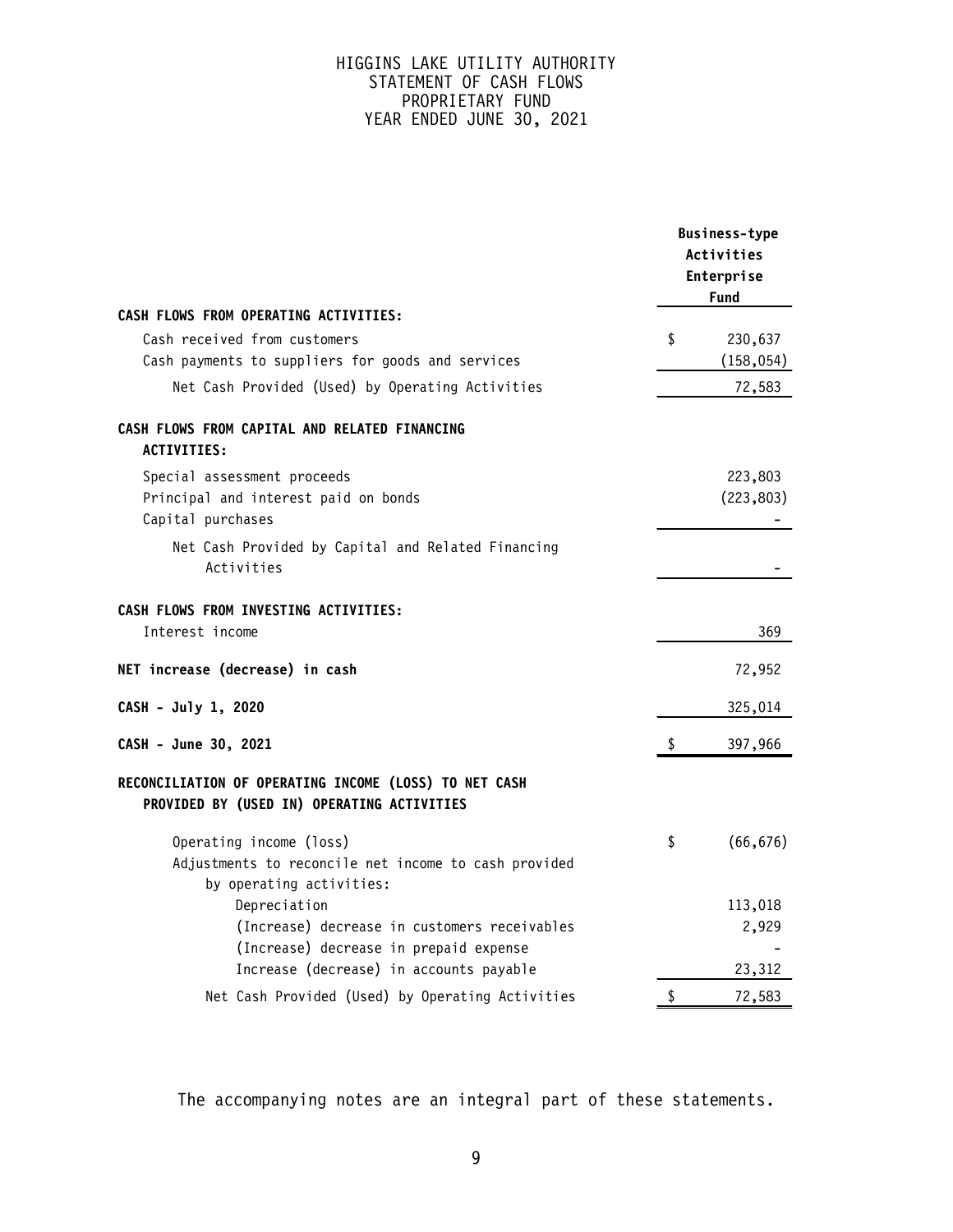### **NOTE A: SUMMARY OF SIGNIFICANT ACCOUNTING POLICIES**

The accounting policies of the Higgins Lake Utility Authority ("the Utility Authority") conform to accounting principles generally accepted in the United States of America (GAAP) as applicable to governmental units. The following is a summary of the more significant polices used by the Utility Authority:

## **Reporting Entity**

The Utility Authority was created on February 16, 2007, under Public Act 233 of 1955 to create and operate a sewage disposal and water supply system in Lyon Township of Roscommon County and Beaver Creak Township of Crawford County. The Utility Authority operates under an appointed Utility Authority Board composed of three members appointed by the Lyon Township Board, one member appointed by the Beaver Creek Township Board, and a fifth member appointed by mutual consent of both boards. Not more than one member shall be an elected township official from each township. The accompanying financial statements have been prepared in accordance with criteria established by the Governmental Accounting Standards Board (GASB) for determining the various governmental organizations to be<br>included in the reporting entity. These criteria include significant operational These criteria include significant operational financial relationships that determine which of the governmental organizations are a part of the Utility Authority's reporting entity, and which organizations are legally separate, component units of the Utility Authority. Based on the application criteria, the Utility Authority does not contain any component units.

### **Government-Wide and Fund Financial Statements**

The government-wide financial statements (i.e., the statement of net position and statement of revenues, expenses and changes in net position) report information as a whole on all of the nonfiduciary activities of the Utility Authority. For the most part, the<br>effect of interfund activity has been removed from these statements. Business-type effect of interfund activity has been removed from these statements. activities are financed in whole or in part by fees charged to external parties for goods or services. All the Utility Authority's government-wide activities are considered business-type activities.

The accounts of the Utility Authority are organized on the basis of funds, each of which is considered a separate accounting entity. The operations of each fund are accounted for with a separate set of self-balancing accounts that comprise its assets, liabilities, net position, revenues, and expenses. Currently the Authority has only one fund for the sewer activity.

# **Measurement Focus, Basis of Accounting, and Financial Statement Presentation**

Measurement focus refers to what is being measured; basis of accounting refers to when revenues and expenses are recognized in accounts and reported in financial statements. Basis of accounting relates to the timing of the measurement made, regardless of the measurement focus applied.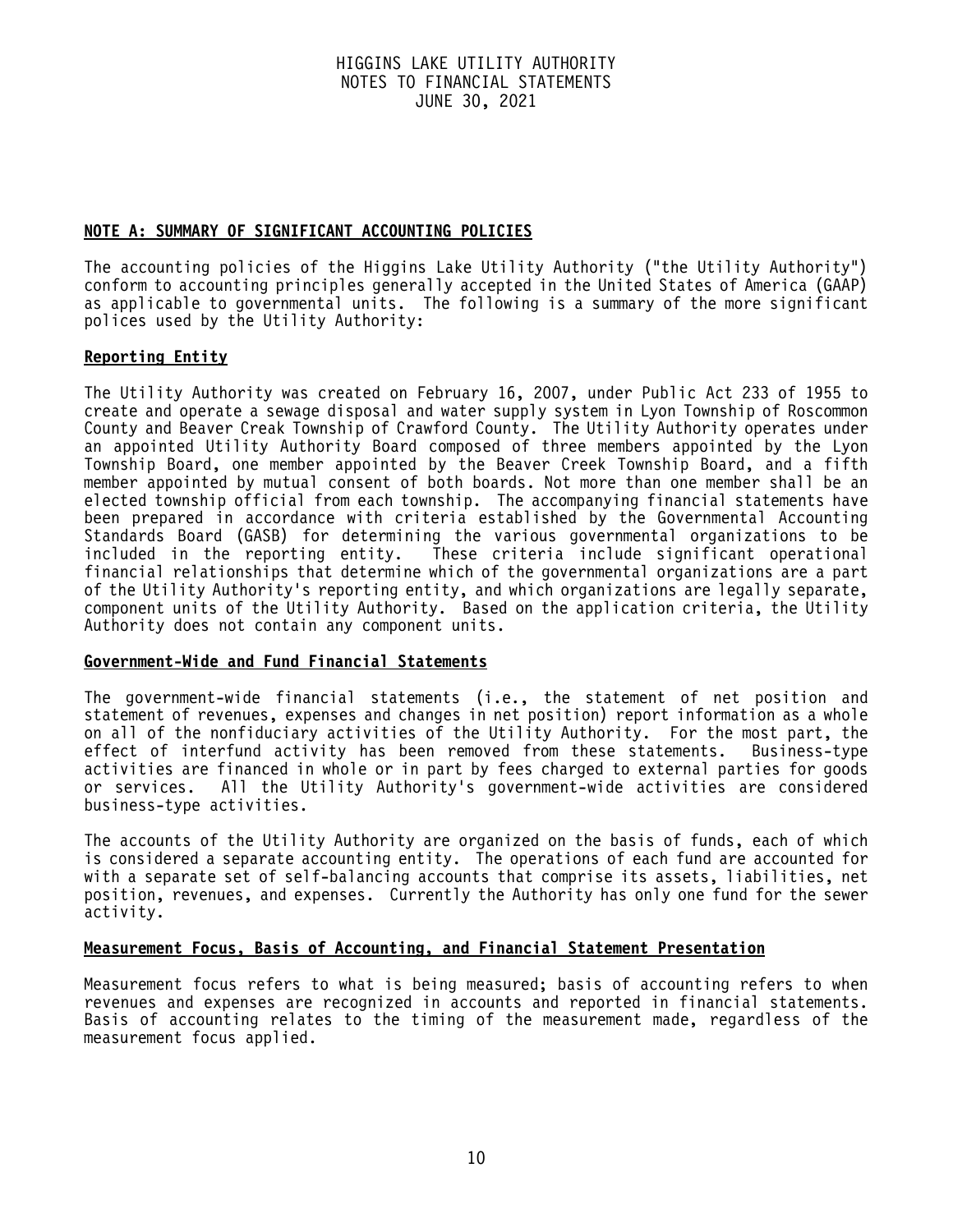### **NOTE A: SUMMARY OF SIGNIFICANT ACCOUNTING POLICIES (CONTINUED**)

#### **Measurement Focus, Basis of Accounting, and Financial Statement Presentation (Continued**)

The government-wide financial statements are reported using the economic resources measurement focus and the accrual basis of accounting, as is the proprietary fund financial statements. Revenue is recorded when earned and expenses are recorded when a liability is incurred, regardless of the timing of related cash flows. Grants and similar items are recognized as revenue as soon as all eligibility requirements imposed by the provider have been met.

The Utility Authority reports the Sewer Fund account for the activity of the sewage collection system.

Private-sector standards of accounting issued prior to December 1, 1989 are generally followed in both the government-wide and proprietary fund financial statements to the extent that those standards do not conflict with standards of the Governmental Accounting Standards Board. The Utility Authority has elected to follow private-sector standards issued after November 30, 1989 for its business-type activities.

Amounts reported as program revenue include: (1)charges to customers or applicants for goods and services or privileges provided; (2)operating grants and contributions; (3)capital grants and contributions, including special assessment (if any).

Proprietary funds distinguish operating revenue and expenses from nonoperating items. Operating revenue and expenses generally result from providing services and producing and delivering goods in connection with a proprietary fund's principal ongoing operations. The principal revenue of the proprietary fund relate to charges to customers for sales and services. Operating expenses for proprietary funds include the cost of sales and services, administrative expenses, and depreciation on capital assets. All revenue and expenses not meeting this definition are reported as nonoperating revenue and expenses.

### **Assets, Liabilities, and Net Position**

Bank Deposits and Investments - Cash and cash equivalents are considered to be cash on hand, demand deposits, and short term investments (certificates of deposit) with a maturity of 12 months or less.

Capital Assets - Capital assets, which include property, plant, equipment, infrastructure are reported in the business-type activities column of the government-wide financial statements. Capital assets are defined by the Utility Authority as assets with an initial individual cost of more than \$1000 and an estimated useful life in excess of two years. Such assets are recorded at historical cost. Donated capital assets are recorded at estimated fair market value at the date of donation.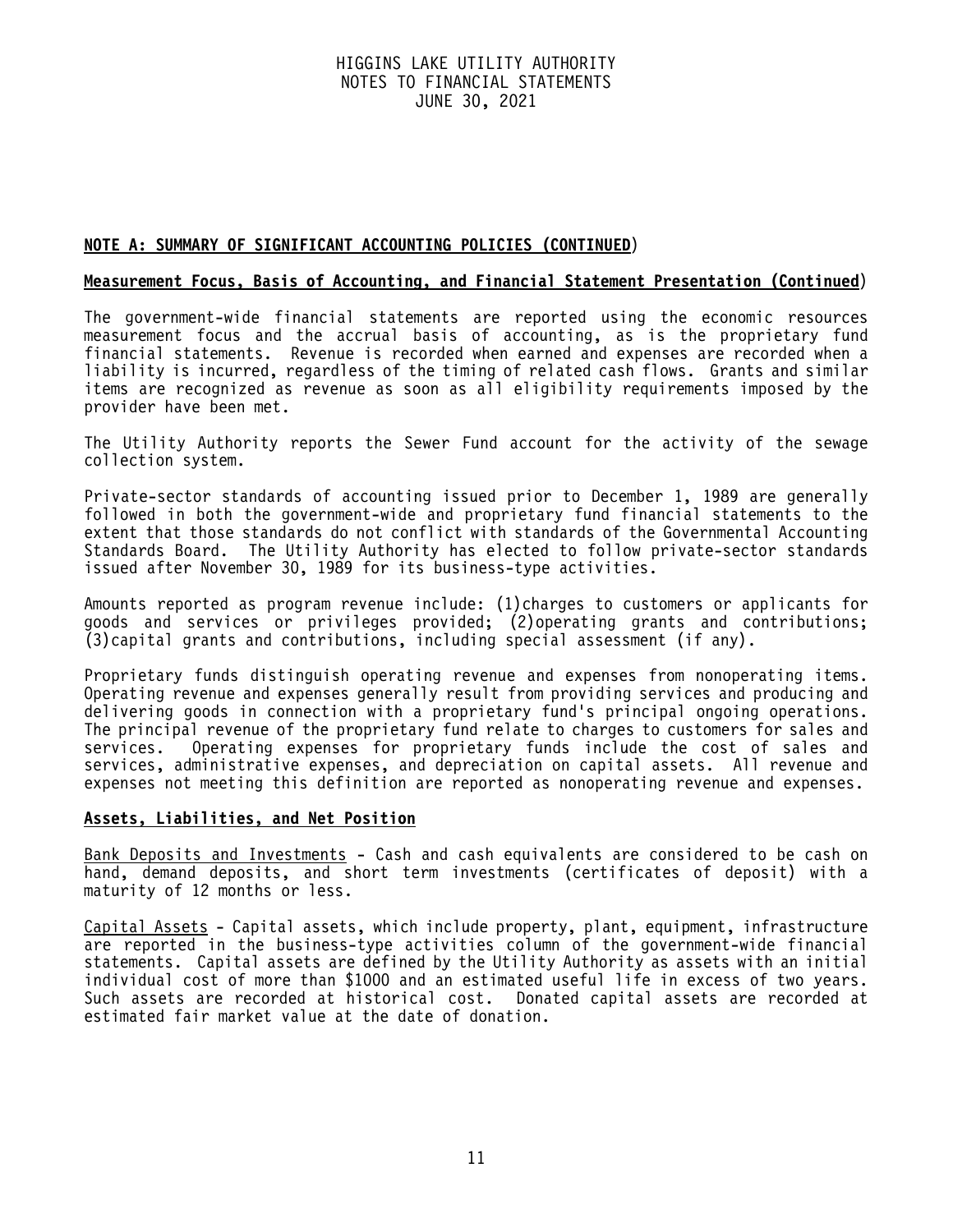#### **NOTE A: SUMMARY OF SIGNIFICANT ACCOUNTING POLICIES (CONTINUED**)

#### **Assets, Liabilities, and Net Position (Continued**)

Property, plant, equipment and infrastructure are depreciated using the straight-line method over the following useful lives:

Sewer System 50 years Equipment 5-10 years

Long-Term Obligations - In the government-wide financial statements and the proprietary fund types in the fund financial statements, long-term debt and other long term obligations (if any) are reported as liabilities in the business-type activities and the proprietary fund statement of net position.

Use of Estimates - The preparation of financial statements in conformity with accounting principles generally accepted in the United States of America requires management to make estimates and assumptions that affect the reported amounts of assets and liabilities and disclosure of contingent assets and liabilities at the date of the financial statements and the reported amounts of revenues and expenses during the reporting period. Actual amounts could vary from those estimates.

Deferred Outflows of Resources - In addition to assets, the statement of net position<br>will sometimes report a separate section for deferred outflows of resources. This will sometimes report a separate section for deferred outflows of resources. separate financial statement element, deferred outflows of resources, represents a consumption of net position that applies to a future period(s) and so will not be recognized as an outflow of resources (expense/expenditure) until then. The Authority has no items that qualify for reporting in this category.

Deferred Inflows of Resources - In addition to liabilities, the statement of net position will sometimes report a separate section for deferred inflows of resources. This separate financial statement element, deferred inflows of resources, represents an acquisition of net position that applies to a future period(s) and so will not be recognized as an inflow of resources (revenue) until that time. The Authority has no items that qualify for reporting in this category.

#### **NOTE B - DEPOSITS AND INVESTMENTS**

Deposits are carried at cost. Deposits are in one financial institution in the name of the Higgins Lake Utility Authority Treasurer. Michigan Compiled Laws, Section 129.91, as amended, authorizes the Utility Authority to deposit and invest in the accounts of a state or nationally chartered bank, a state or federally chartered savings and loan association, a savings bank, or a credit union whose deposits are insured by an agency of the U.S. government and which maintains a principal office or branch office in this state under the law of this state of the United States; bonds, securities, and other obligations of the United States, or an agency or instrumentality of the United States in which the principal and interest is fully guaranteed by the United States, including securities issued or guaranteed by the Government National Mortgage Association; United States government or Federal agency obligation repurchase agreements; bankers' acceptance of United States banks; mutual funds composed of investment vehicles which are legal for direct investment by local units of government in Michigan; and commercial paper rated by two standard rating agencies within the three highest classifications, which mature not more than 270 days after the date of purchase, and which involve no more than 50 percent of any one fund.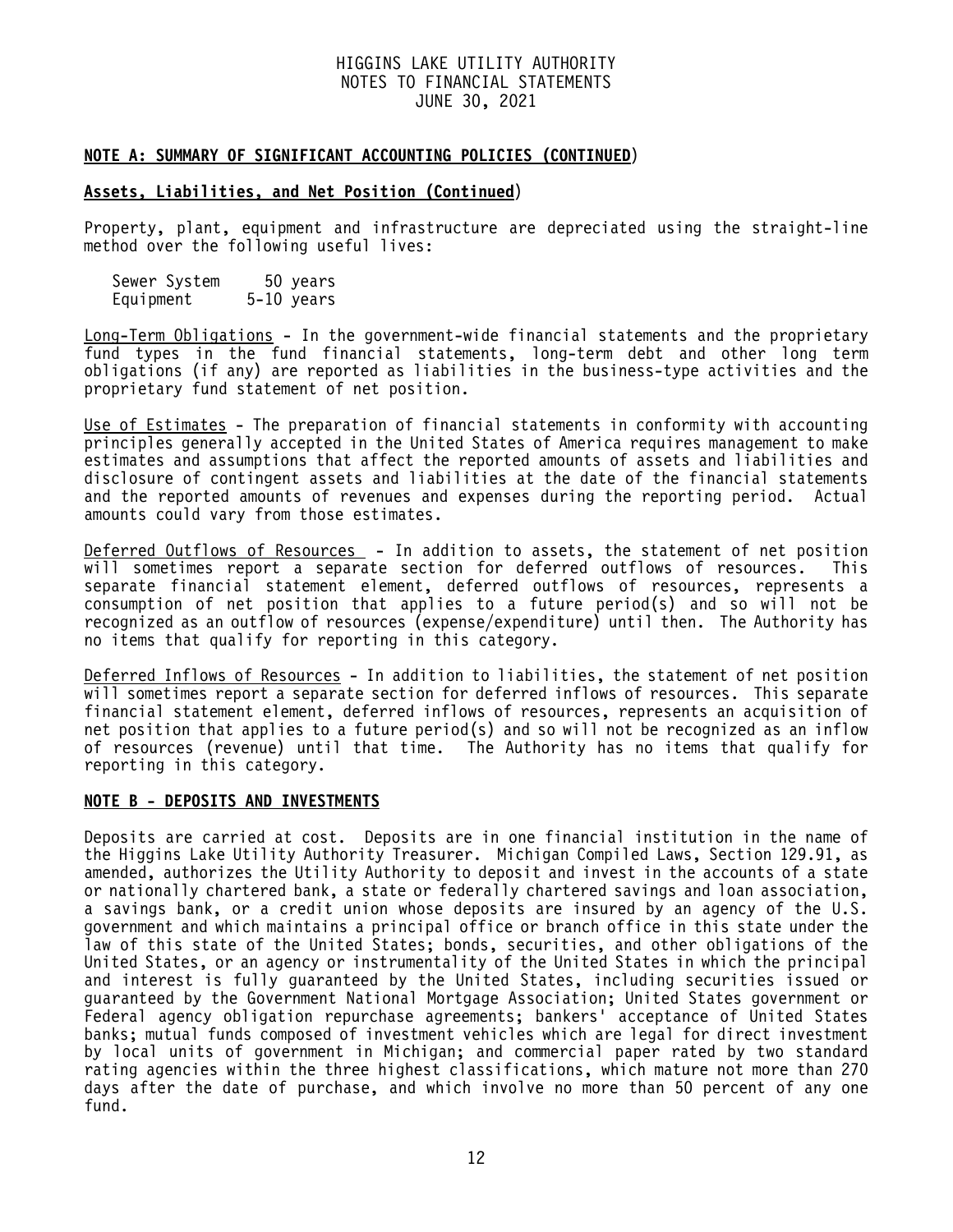### **NOTE B - DEPOSITS AND INVESTMENTS (CONTINUED**)

The Utility Authority's investments are in accordance with statutory authority.

At year-end, the Utility Authority's deposits were reported in the basic financial statements in the following categories:

|  |                           |  | Business-type<br>Activities |  |
|--|---------------------------|--|-----------------------------|--|
|  | Cash and cash equivalents |  | 397,966                     |  |

The bank balance of the Utility Authority's deposits is \$399,156, of which 63% is covered by federal depository insurance.

Investments are classified into three categories of credit risk as follows:

- Category 1: Insured or collateralized with securities held by the Utility Authority or its agent in the Utility Authority's name.
- Category 2: Collateralized with securities held by the pledging financial institution's trust department or agent in the Utility Authority's name.
- Category 3: Uncollateralized (includes any bank balance that is collateralized with securities held by the pledging financial institution, or by its trust department or agent, but not in the Utility Authority's name).

The Utility Authority did not have any investments to be classified as to risk at year end.

#### **NOTE C - CAPITAL ASSETS**

Capital Assets Activity for the year was as follows:

|                                                                                                    | <b>Balance</b><br>7/1/2020 |                              | Additions |                                                               | <b>Deductions</b> |        | <b>Balance</b><br>6/30/2021 |                              |
|----------------------------------------------------------------------------------------------------|----------------------------|------------------------------|-----------|---------------------------------------------------------------|-------------------|--------|-----------------------------|------------------------------|
| Capital Assets Being Depreciated:<br>Office Equipment<br>Building and improvements<br>Sewer System | \$                         | 1,159<br>10,280<br>5,587,803 | \$        | $\qquad \qquad \blacksquare$<br>$\overline{\phantom{a}}$<br>- |                   | $\sim$ |                             | 1,159<br>10,280<br>5,587,803 |
| Total                                                                                              |                            | 5,599,242                    |           | -                                                             |                   |        |                             | 5,599,242                    |
| Less Accumulated Depreciation:                                                                     |                            | 1,313,462                    |           | 113,018                                                       |                   |        |                             | 1,426,480                    |
| Total Net Capital Assets                                                                           |                            | 4,285,780                    |           | (113, 018)                                                    |                   |        |                             | 4,172,762                    |

Depreciation expense for the Authority was \$113,018.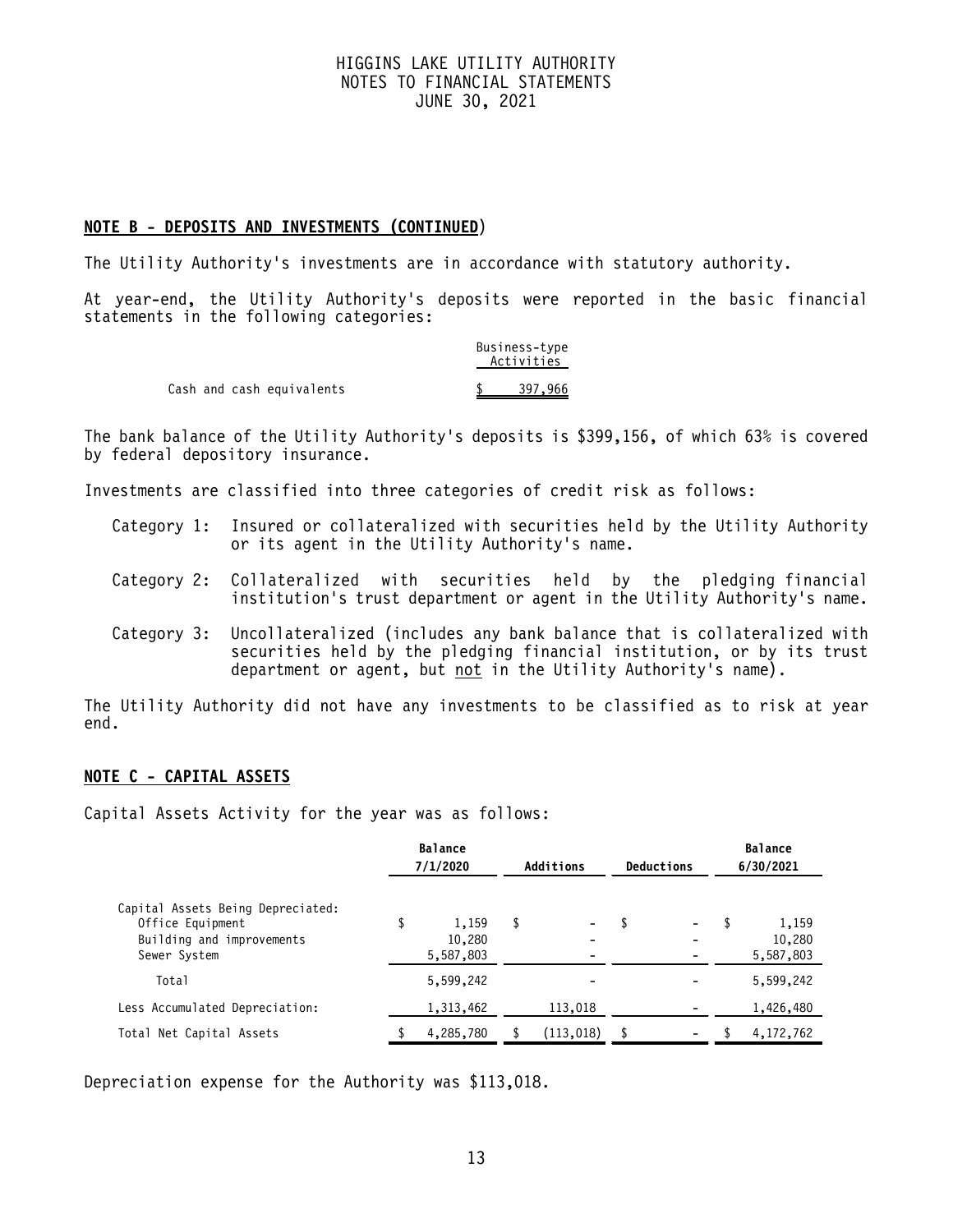#### **NOTE D - RISK MANAGEMENT**

Higgins Lake Utility Authority is exposed to various risks of loss related to theft of, damage to, and destruction of assets; errors and omissions; injuries to employees; and natural disasters. These risks are covered by insurance purchased from independent insurance companies. Settled claims from these risks have not exceeded insurance coverage for the last fiscal year.

#### **NOTE E - LONG TERM DEBT**

The Utility Authority's outstanding debt at June 30, 2021 is composed of one sewage disposal revenue bond. The series is payable, both as to principal and interest, solely from the net revenues of the sewer system.

|                                                                                                                                                                                                                                                           | Balance<br>July 1<br>2020                                                                                | Additions<br>(Reductions)                                                                   | Balance<br>June 30<br>2021                                                                           | Due<br>Within<br>One Year |
|-----------------------------------------------------------------------------------------------------------------------------------------------------------------------------------------------------------------------------------------------------------|----------------------------------------------------------------------------------------------------------|---------------------------------------------------------------------------------------------|------------------------------------------------------------------------------------------------------|---------------------------|
| Bond No. $2 - i$ ssue date $9/20/07$<br>Original amount $-$ \$3,815,000<br>Interest at the rate of 1.625%<br>due semi-annually commencing<br>10/1/08. Principal due annually<br>in amounts ranging from \$165,000<br>to $$220,000$ commencing $10/1/09$ . |                                                                                                          |                                                                                             |                                                                                                      |                           |
| Final payment due $10/1/28$ .                                                                                                                                                                                                                             | \$1,870,000                                                                                              | (195,000)<br>\$                                                                             | \$1,675,000                                                                                          | \$200,000                 |
| Future payments due are as follows:<br>Year ended June 30.<br>2022<br>2023<br>2024<br>2025<br>2026<br>2027<br>2028<br>2029                                                                                                                                | Principal<br>\$.<br>200,000<br>200,000<br>205,000<br>205,000<br>210,000<br>215,000<br>220,000<br>220,000 | Interest<br>\$<br>25,594<br>22,344<br>19,053<br>15,722<br>12,350<br>8,897<br>5,363<br>1,787 | Total<br>225,594<br>\$.<br>222,344<br>224,053<br>220,722<br>222,350<br>223,897<br>225,363<br>221,787 |                           |
|                                                                                                                                                                                                                                                           | \$1,675,000                                                                                              | <u>111,110</u>                                                                              | <u>\$1,786,110</u>                                                                                   |                           |

#### **NOTE F - SPECIAL ASSESSMENT**

Special Assessment payments are collected by Lyon Township and distributed to the Authority for debt service payments. The Township holds all excess payments in a trust account on behalf of the Authority.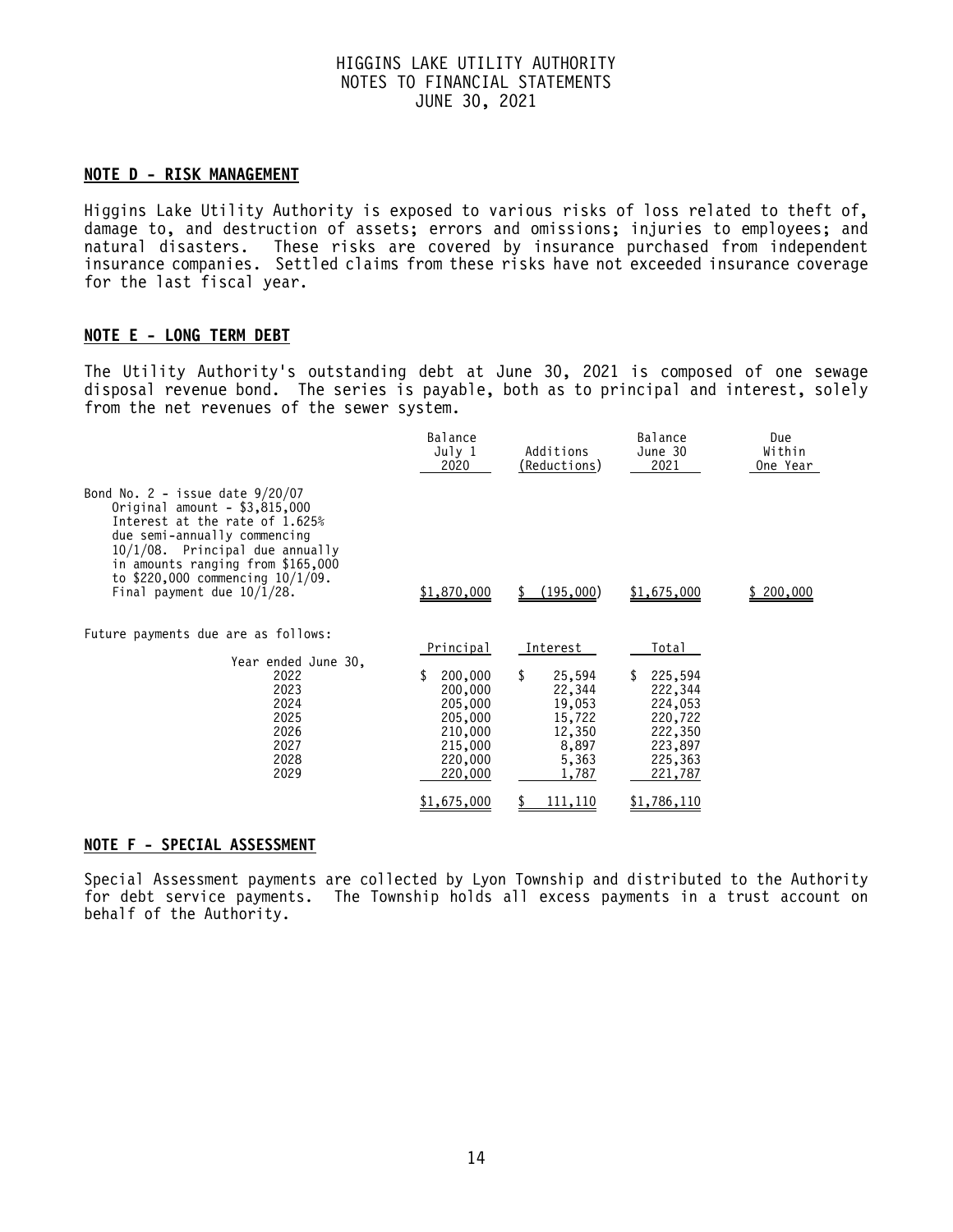# **James M. Anderson, P.C.**

**Certified Public Accountant** 

P.O. Box 255 · Roscommon, MI 48653 Phone: (989) 821-8601 · Fax: (989) 563-3471 · E-mail: janderson@jmacpapc.com

November 22, 2021

Utility Authority Board Higgins Lake Utility Authority Higgins Lake, MI 48627

In planning and performing my audit of the financial statements of the business-type activities and the aggregate remaining fund information of the Higgins Lake Utility Authority, Higgins Lake, Michigan as of June 30, 2021, in accordance with U.S. generally accepted auditing standards, I considered the Authority's internal control over financial reporting as a basis for designing audit procedures that are appropriate in circumstances for the purpose of expressing my opinions on the financial statements, but not for the purpose of expressing an opinion on the effectiveness of the Authority's internal control. Accordingly, I do not express an opinion of the effectiveness of the Authority's internal control.

My consideration of internal control was for the limited purpose described in the preceding paragraph and was not designed to identify all deficiencies in internal control that might be material weaknesses or significant deficiencies and, therefore, material weaknesses or significant deficiencies may exist that were not identified. However, as discussed below, I identified certain deficiencies in internal control that I consider to be material weaknesses.

A deficiency in internal control exists when the design or operation of a control does not allow management or employees, in the normal course of performing their assigned functions, to prevent or detect and correct misstatements on a timely basis. A material weakness is a deficiency or a combination of deficiencies in internal control, such that there is a reasonable possibility that a material misstatement of the Authority's financial statements will not be prevented or detected and corrected, on a timely basis. A significant deficiency is a deficiency or a combination of deficiencies, in internal control that is less severe than a material weakness, yet important enough to merit attention by those charged with governance. I consider the following deficiencies in the Authority's internal controls to be material weaknesses:

### **Segregation of Duties**

The relatively small number of people involved in the accounting functions of the Authority and the design of the accounting system as developed by the state make it difficult to adequately segregate duties. Segregation of accounting duties is a fundamental method of strengthening internal control. However, in deciding what internal control procedures should be implemented, the Authority Board must consider the costs of implementing them and weigh those costs against the benefits to be derived from their implementation.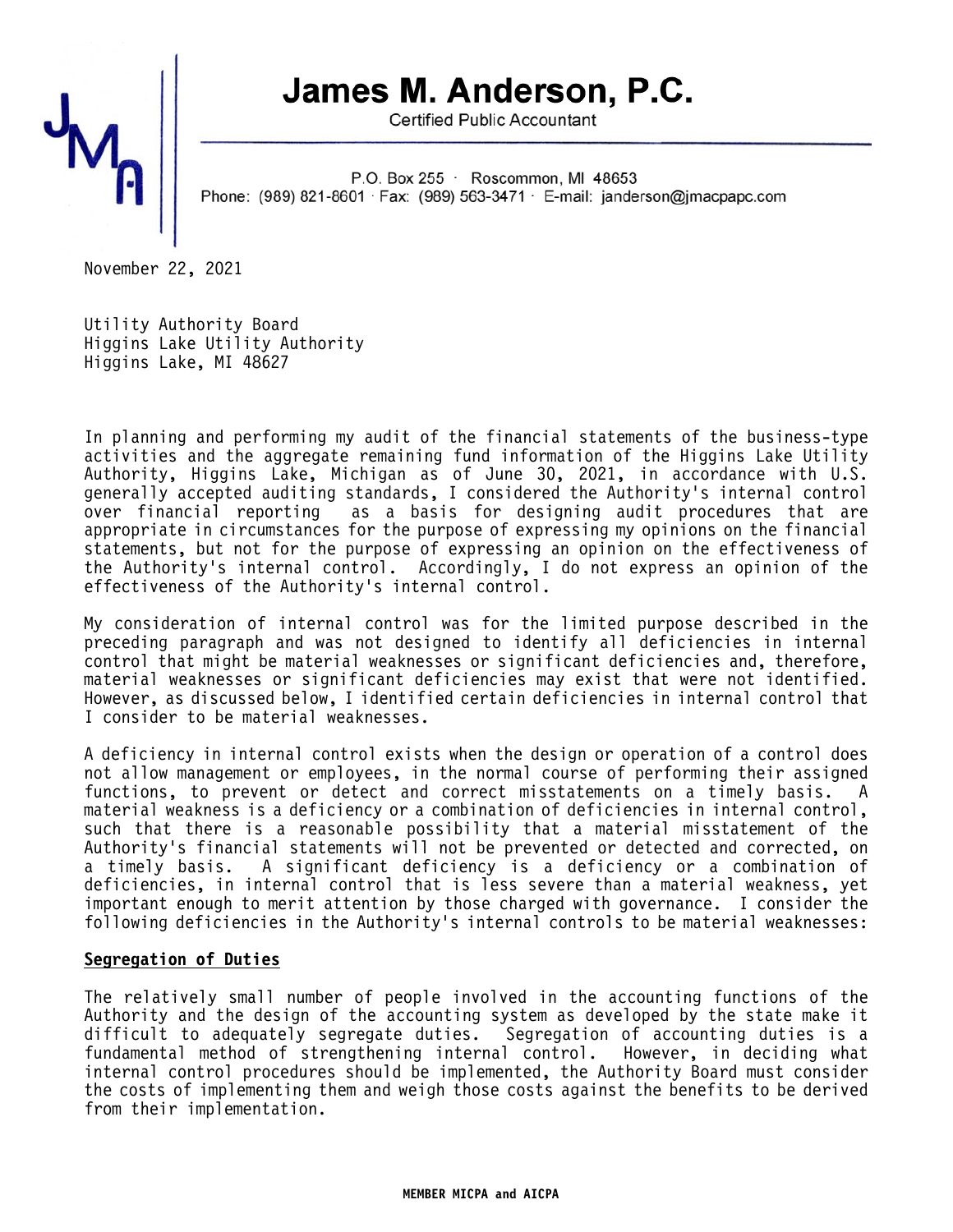Utility Authority Board Higgins Lake Utility Authority November 22, 2021 Page 2

#### **Financial Reporting**

My professional standards now define an element of internal control as the Authority's ability to prepare a complete set of financial statements with footnotes in accordance with U.S. generally accepted accounting principles. I am required to communicate to the Authority Board if the Authority is unable to complete this task without assistance from its auditor.

It is not uncommon that many small and medium size governmental units cannot provide the resources to accomplish this task. This is the situation with the Higgins Lake Utility Authority.

However, I have reviewed the periodic financial reporting prepared by management and provided the Authority Board and determined it is appropriate for the size of the governmental unit. This information appears to meet the reporting requirements of the Authority Board and provides it sufficient information for it to perform its oversight responsibilities.

The above comments are not intended to reflect on the performance or capability of the Utility Authority management.

This communication is intended solely for the information and use of management, the Utility Authority Board and others within the organization and is not intended to be and should not be, used by anyone other than these specified parties.

an a

JAMES M. ANDERSON, P.C. CERTIFIED PUBLIC ACCOUNTANT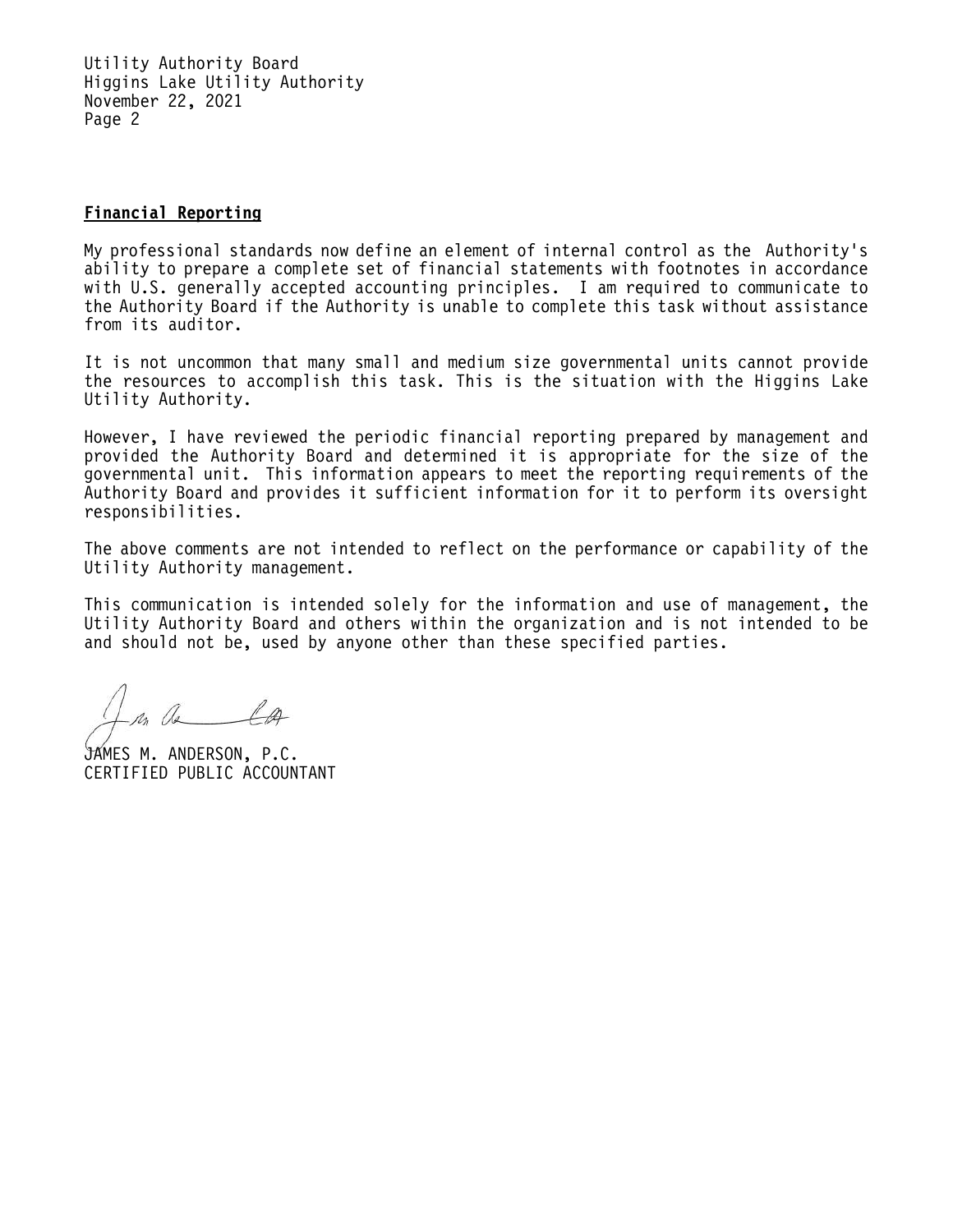

# James M. Anderson, P.C.

**Certified Public Accountant** 

P.O. Box 255 · Roscommon, MI 48653 Phone: (989) 821-8601 · Fax: (989) 563-3471 · E-mail: janderson@jmacpapc.com

#### **COMMUNICATION WITH THOSE CHARGED WITH GOVERNANCE AT THE CONCLUSION OF THE AUDIT**

November 22, 2021

Utility Authority Board Higgins Lake Utilities Authority Higgins Lake, MI 48627

I have audited the financial statements of the Higgins Lake Utility Authority for the year ended June 30, 2021. Professional standards require that I provide you with information about my responsibilities under generally accepted auditing standards as well as certain information related to the planned scope and timing of my audit. I have communicated such information in my letter to you dated September 16, 2021. Professional standards also require that I communicate to you the following information related to my audit.

#### Significant Audit Matters

*Qualitative Aspects of Accounting Practices*

Management is responsible for the selection and use of appropriate accounting policies. The significant accounting policies used by the Higgins Lake Utility Authority are described in Note A to the financial statements. No new accounting policies were adopted and the application of existing policies was not changed during 2020-2021. I noted no transactions entered into by the Authority during the year for which there is a lack of authoritative guidance or consensus. All significant transactions have been recognized in the financial statements in the proper period.

Accounting estimates are an integral part of the financial statements prepared by management and are based on management's knowledge and experience about past and current events and assumptions about future events. Certain accounting estimates are particularly sensitive because of their significance to the financial statements and because of the possibility that future events affecting them may differ significantly from those expected. The most sensitive estimate affecting the Authority's financial statements was:

Management's estimate of the accumulated depreciation and depreciation expense is based on historical cost and estimated useful life. I evaluated the key factors and assumptions used to develop the accumulated depreciation and depreciation expense in determining that it is reasonable in relation to the financial statements taken as a whole.

The financial statement disclosures are neutral, consistent, and clear.

*Difficulties Encountered in Performing the Audit* 

I encountered no significant difficulties in dealing with management in performing and completing my audit.